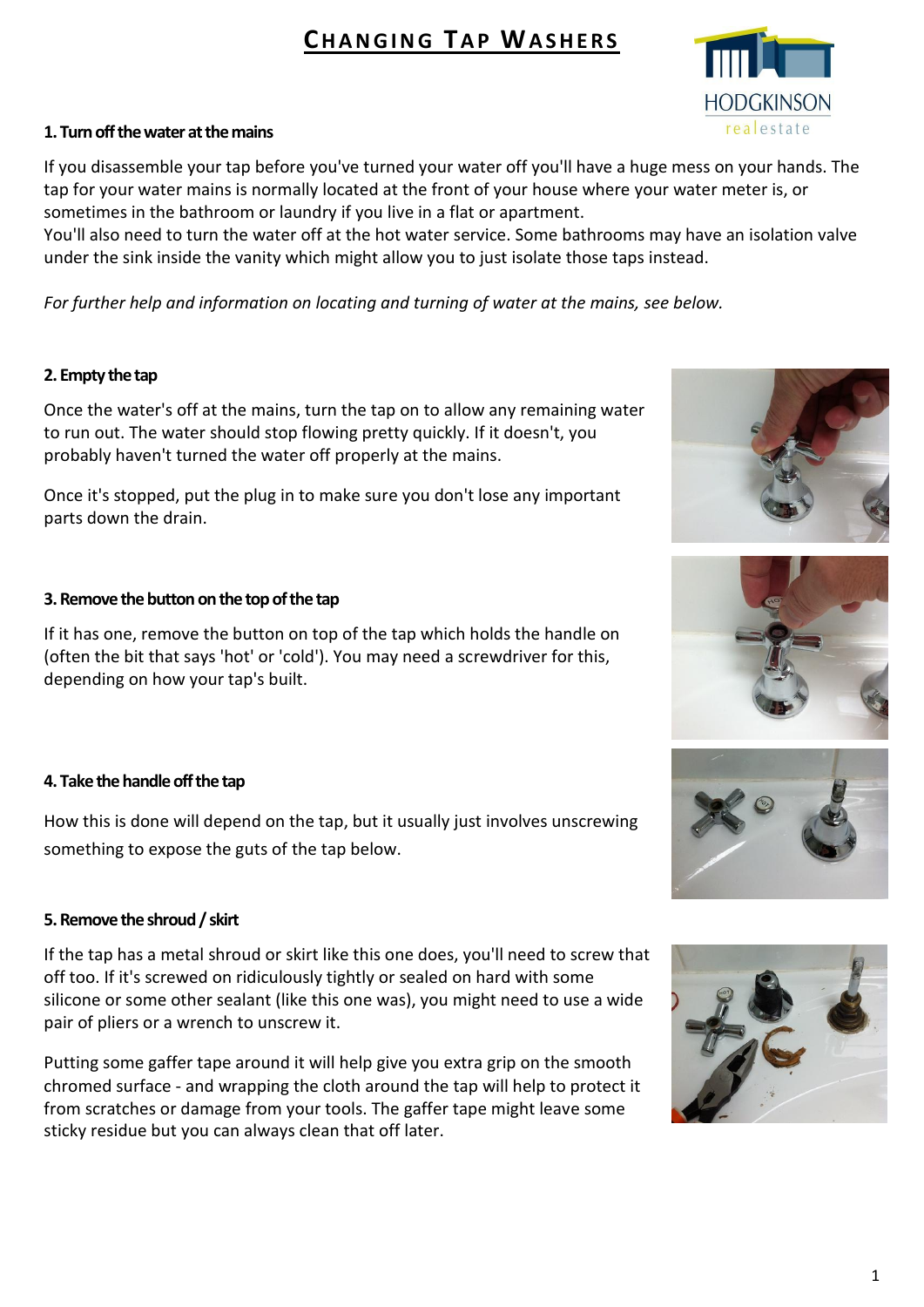#### **6. Use shifting wrench or spanner to remove the tap bonnet**

Completely unscrew the body of the tap (i.e. the 'headgear'), as shown. Remove it and place it to one side. You should now be able to see the jumper valve inside the tap, if it hasn't come off with the headgear - this will usually be made either of brass or plastic.

#### **7. Remove the washer and jumper valve**

If you can't reach it, try using some needle-nosed pliers or a set of tweezers. At this point you may be able to see where the damage is. The washer in the next picture (the blue bit) is split, which is a pretty common failing.

#### **8. Take the washer to your local hardware store and find a suitable replacement**

The bits you can see here are jumper valves (the white bits) with the washers attached (the rubber parts on the front). Jumper valves come in brass and plastic. You can either replace both parts at once, or just the broken washer if that's all that's wrong. Because they come in different sizes, it's best to remove the washer and jumper valve and take them with you when you're getting a replacement.

(Tap washers for domestic taps usually have a 12mm diameter, but some may also be 15mm or bigger. When you're comparing, remember that if the washer's split it's likely to look larger than it's meant to be. The ones in the picture below are both 12mm washers.

If your tap had a skirt on it like the one shown in step 5, you might also want to pick up some silicone to reseal it to prevent mould and gunk from accumulating inside the tap in future.)

# **9. Replace the washer, and put your tap back together**

Insert the washer and jumper valve, then screw the tap bonnet back on and tighten it sufficiently with a wrench or spanner. Put the tap back together - but don't put any silicone on the skirt before you've tested it to make sure the problem's been fixed.

# **10. Close the tap completely, then turn the water on at the mains**

Make sure the tap's off (don't close it too tightly), then turn the water on at the mains.

# **11. Test the tap**

Turn the tap on and off to see if it leaks. If you're confident that it's OK, you can remove the handle and the skirt, and carefully apply a bead of silicone to the bottom of the skirt to seal it up again (if your tap has one). Keep some paper towel handy - silicone can be very messy if it gets on the wrong things.











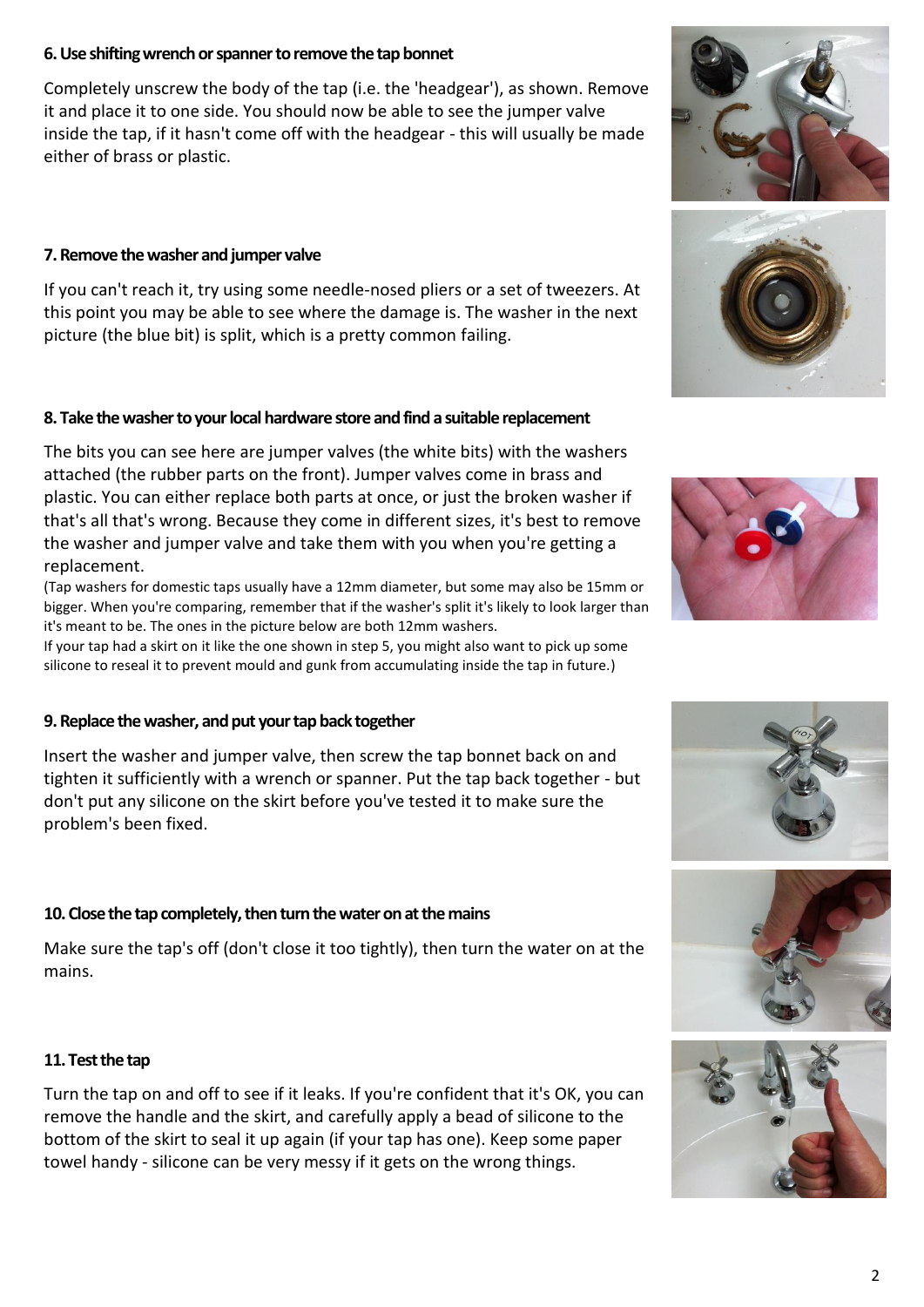# **TURNING OF WATER AT THE MAINS**

### **Do You Live In A House?**

Your water main is usually located near your water meter, outside at the front of your house, near the boundary of your home, sometimes in the close vicinity to a garden tap. Depending on how old your house is, it may have a knob or a nut for turning – turn it clockwise, or to your right, to turn the water off.

### **Do You Live In A Duplex?**

If you live in a duplex then usually you will have individual water meters for each duplex unit in the same manner as for an individual house, so just follow the instructions above.

But if you live in some of the older duplex units then often there is only one water meter box and one water supply pipe for all of the duplex units. Turning off the water as per the instructions above will turn off every units water supply. To turn off an individual duplex units water supply we recommend:

- Locate the stop valve that is for your duplex which is usually outside on the wall in a copper pipe that will feed into your bathroom or laundry or kitchen
- When you find a valve, turn off the stop valve to test it works, then go inside and turn on taps to ensure they run dry after a short time

### **Do You Live In An Apartment?**

Apartments are always interesting and even for experienced plumbers they can be a challenge at times to isolate the water supply.

In theory there should be a control valve that controls and isolates your apartments water only. But, and it's a big but there can be multiple valves for apartments, so we recommend:

- Look for a tap handle that appears to be all alone and appears to be for nothing under the kitchen sink or laundry tub or vanity unit or under the toilet cistern
- When you find a stop valve turn it off to test what specific taps it isolates, because it is common to have separate valves for the kitchen and each bathroom
- Once you have found the valves and tested them make sure you write down the specific location plus which rooms are isolated and save it in a secure accessible location such as on the pantry door
- If you cannot find any valves or are not able to isolate the entire apartment a Plumber may need to be scheduled

#### **Do You Live In A Town-House Complex?**

This can be challenging depending on when the complex was constructed. If you live in newer complexes then in all likelihood you will have individual water meters for each town-house in the same manner as for an individual house, so just follow the instructions above for a house.

But if you live in older complexes that were developed before compulsory sub-metering then you will need to locate where the control valve is for your individual town-house by:

- Looking for a valve box at the front of your property or it could be on the wall in a copper pipe that will feed into your bathroom or laundry or kitchen or it could be an internal valve under the kitchen sink or laundry tub or vanity unit or under the toilet cistern
- When you find a valve turn it off to test that it works, then go inside and turn on taps to ensure they are isolated and run dry after a short time